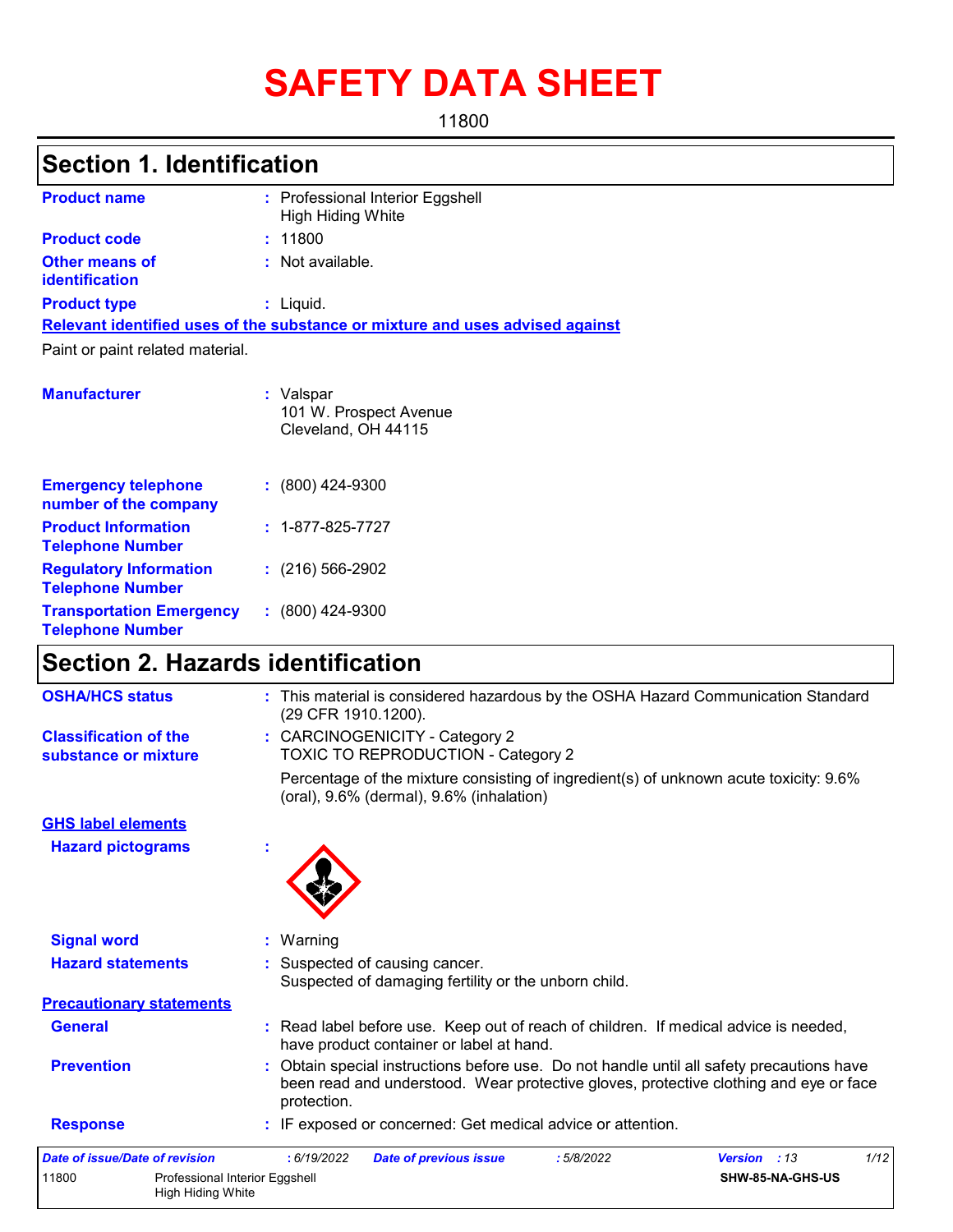## **Section 2. Hazards identification**

| <b>Storage</b>                             | : Store locked up.                                                                                                                              |
|--------------------------------------------|-------------------------------------------------------------------------------------------------------------------------------------------------|
| <b>Disposal</b>                            | : Dispose of contents and container in accordance with all local, regional, national and<br>international regulations.                          |
| <b>Supplemental label</b><br>elements      | WARNING: This product contains chemicals known to the State of California to cause<br>cancer and birth defects or other reproductive harm.      |
|                                            | Please refer to the SDS for additional information. Keep out of reach of children. Do not<br>transfer contents to other containers for storage. |
| <b>Hazards not otherwise</b><br>classified | $:$ None known.                                                                                                                                 |

## **Section 3. Composition/information on ingredients**

| Substance/mixture     | : Mixture        |
|-----------------------|------------------|
| <b>Other means of</b> | : Not available. |
| <b>identification</b> |                  |

#### **CAS number/other identifiers**

| <b>Ingredient name</b>                    | % by weight | <b>CAS number</b> |
|-------------------------------------------|-------------|-------------------|
| l Titanium Dioxide                        | 1≥10 - ≤25  | 13463-67-7        |
| Heavy Paraffinic Oil                      | 1≤1         | 64742-65-0        |
| 2-Ethyl-2-(hydroxymethyl)-1,3-propanediol | $≤0.3$      | 77-99-6           |

Any concentration shown as a range is to protect confidentiality or is due to batch variation.

**There are no additional ingredients present which, within the current knowledge of the supplier and in the concentrations applicable, are classified and hence require reporting in this section.**

**Occupational exposure limits, if available, are listed in Section 8.**

### **Section 4. First aid measures**

| <b>Description of necessary first aid measures</b>                                          |                                                                                                                                                                                                                                                                                                                                                                                                                                                                                                                                                                                                                                                                                   |
|---------------------------------------------------------------------------------------------|-----------------------------------------------------------------------------------------------------------------------------------------------------------------------------------------------------------------------------------------------------------------------------------------------------------------------------------------------------------------------------------------------------------------------------------------------------------------------------------------------------------------------------------------------------------------------------------------------------------------------------------------------------------------------------------|
| <b>Eye contact</b>                                                                          | : Immediately flush eyes with plenty of water, occasionally lifting the upper and lower<br>eyelids. Check for and remove any contact lenses. Continue to rinse for at least 10<br>minutes. Get medical attention.                                                                                                                                                                                                                                                                                                                                                                                                                                                                 |
| <b>Inhalation</b>                                                                           | : Remove victim to fresh air and keep at rest in a position comfortable for breathing. If<br>not breathing, if breathing is irregular or if respiratory arrest occurs, provide artificial<br>respiration or oxygen by trained personnel. It may be dangerous to the person providing<br>aid to give mouth-to-mouth resuscitation. Get medical attention. If unconscious, place<br>in recovery position and get medical attention immediately. Maintain an open airway.<br>Loosen tight clothing such as a collar, tie, belt or waistband.                                                                                                                                         |
| <b>Skin contact</b>                                                                         | : Flush contaminated skin with plenty of water. Remove contaminated clothing and<br>shoes. Continue to rinse for at least 10 minutes. Get medical attention. Wash clothing<br>before reuse. Clean shoes thoroughly before reuse.                                                                                                                                                                                                                                                                                                                                                                                                                                                  |
| <b>Ingestion</b>                                                                            | : Wash out mouth with water. Remove dentures if any. If material has been swallowed<br>and the exposed person is conscious, give small quantities of water to drink. Stop if the<br>exposed person feels sick as vomiting may be dangerous. Do not induce vomiting<br>unless directed to do so by medical personnel. If vomiting occurs, the head should be<br>kept low so that vomit does not enter the lungs. Get medical attention. Never give<br>anything by mouth to an unconscious person. If unconscious, place in recovery position<br>and get medical attention immediately. Maintain an open airway. Loosen tight clothing<br>such as a collar, tie, belt or waistband. |
| Most important symptoms/effects, acute and delayed<br><b>Potential acute health effects</b> |                                                                                                                                                                                                                                                                                                                                                                                                                                                                                                                                                                                                                                                                                   |
| <b>Eye contact</b>                                                                          | : No known significant effects or critical hazards.                                                                                                                                                                                                                                                                                                                                                                                                                                                                                                                                                                                                                               |
| . <i>. .</i>                                                                                | $\sim$<br>$\cdots$<br>F/20/20.22                                                                                                                                                                                                                                                                                                                                                                                                                                                                                                                                                                                                                                                  |

| Date of issue/Date of revision |                                                     | : 6/19/2022 | <b>Date of previous issue</b> | 5/8/2022 | <b>Version</b> : 13 |                  | 2/12 |
|--------------------------------|-----------------------------------------------------|-------------|-------------------------------|----------|---------------------|------------------|------|
| 11800                          | Professional Interior Eggshell<br>High Hiding White |             |                               |          |                     | SHW-85-NA-GHS-US |      |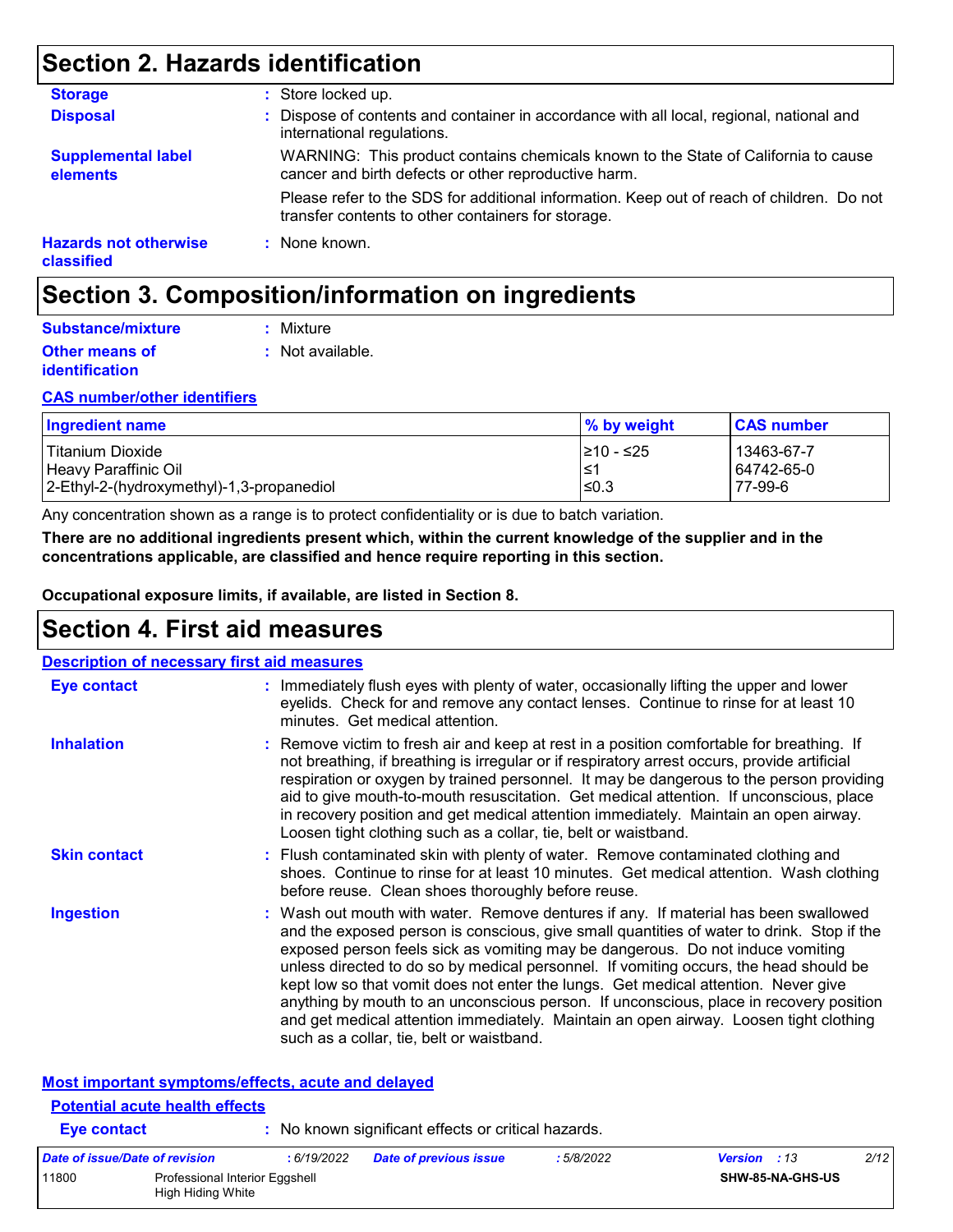## **Section 4. First aid measures**

| <b>Inhalation</b>                   | : No known significant effects or critical hazards.                                                                                                                           |
|-------------------------------------|-------------------------------------------------------------------------------------------------------------------------------------------------------------------------------|
| <b>Skin contact</b>                 | : No known significant effects or critical hazards.                                                                                                                           |
| <b>Ingestion</b>                    | : No known significant effects or critical hazards.                                                                                                                           |
| <b>Over-exposure signs/symptoms</b> |                                                                                                                                                                               |
| <b>Eye contact</b>                  | : No specific data.                                                                                                                                                           |
| <b>Inhalation</b>                   | : Adverse symptoms may include the following:<br>reduced fetal weight<br>increase in fetal deaths<br>skeletal malformations                                                   |
| <b>Skin contact</b>                 | : Adverse symptoms may include the following:<br>reduced fetal weight<br>increase in fetal deaths<br>skeletal malformations                                                   |
| <b>Ingestion</b>                    | : Adverse symptoms may include the following:<br>reduced fetal weight<br>increase in fetal deaths<br>skeletal malformations                                                   |
|                                     | Indication of immediate medical attention and special treatment needed, if necessary                                                                                          |
| <b>Notes to physician</b>           | : Treat symptomatically. Contact poison treatment specialist immediately if large<br>quantities have been ingested or inhaled.                                                |
| <b>Specific treatments</b>          | : No specific treatment.                                                                                                                                                      |
| <b>Protection of first-aiders</b>   | : No action shall be taken involving any personal risk or without suitable training. It may<br>be dangerous to the person providing aid to give mouth-to-mouth resuscitation. |

#### **See toxicological information (Section 11)**

## **Section 5. Fire-fighting measures**

| <b>Extinguishing media</b>                               |                                                                                                                                                                                                     |
|----------------------------------------------------------|-----------------------------------------------------------------------------------------------------------------------------------------------------------------------------------------------------|
| <b>Suitable extinguishing</b><br>media                   | : Use an extinguishing agent suitable for the surrounding fire.                                                                                                                                     |
| <b>Unsuitable extinguishing</b><br>media                 | : None known.                                                                                                                                                                                       |
| <b>Specific hazards arising</b><br>from the chemical     | : In a fire or if heated, a pressure increase will occur and the container may burst.                                                                                                               |
| <b>Hazardous thermal</b><br>decomposition products       | Decomposition products may include the following materials:<br>carbon dioxide<br>carbon monoxide<br>metal oxide/oxides                                                                              |
| <b>Special protective actions</b><br>for fire-fighters   | : Promptly isolate the scene by removing all persons from the vicinity of the incident if<br>there is a fire. No action shall be taken involving any personal risk or without suitable<br>training. |
| <b>Special protective</b><br>equipment for fire-fighters | Fire-fighters should wear appropriate protective equipment and self-contained breathing<br>apparatus (SCBA) with a full face-piece operated in positive pressure mode.                              |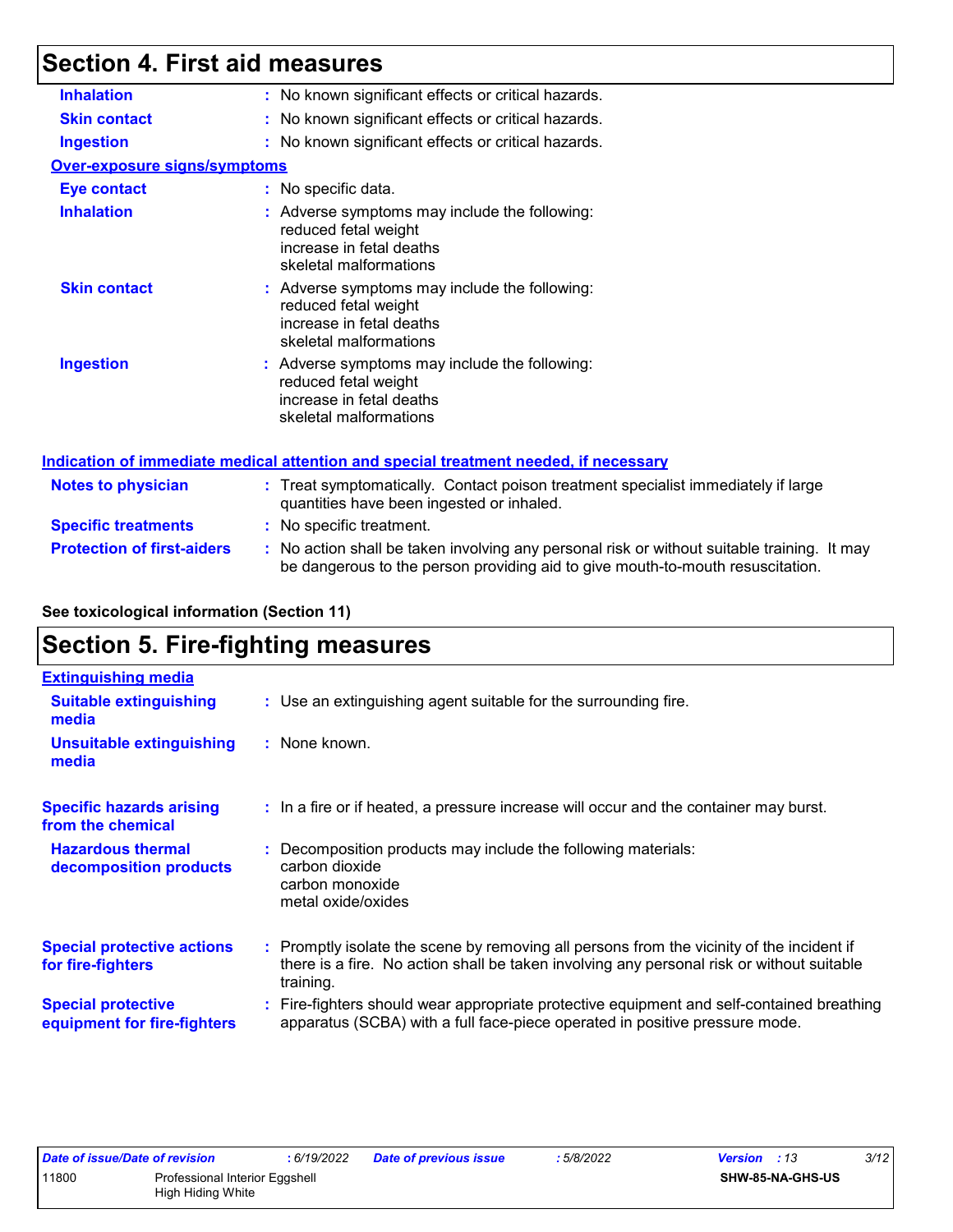## **Section 6. Accidental release measures**

|                                                              | Personal precautions, protective equipment and emergency procedures                                                                                                                                                                                                                                                                                                                                                                                                                                                                                                                                                                                                                                          |
|--------------------------------------------------------------|--------------------------------------------------------------------------------------------------------------------------------------------------------------------------------------------------------------------------------------------------------------------------------------------------------------------------------------------------------------------------------------------------------------------------------------------------------------------------------------------------------------------------------------------------------------------------------------------------------------------------------------------------------------------------------------------------------------|
| For non-emergency<br>personnel                               | : No action shall be taken involving any personal risk or without suitable training.<br>Evacuate surrounding areas. Keep unnecessary and unprotected personnel from<br>entering. Do not touch or walk through spilled material. Avoid breathing vapor or mist.<br>Provide adequate ventilation. Wear appropriate respirator when ventilation is<br>inadequate. Put on appropriate personal protective equipment.                                                                                                                                                                                                                                                                                             |
| For emergency responders                                     | If specialized clothing is required to deal with the spillage, take note of any information in<br>÷.<br>Section 8 on suitable and unsuitable materials. See also the information in "For non-<br>emergency personnel".                                                                                                                                                                                                                                                                                                                                                                                                                                                                                       |
| <b>Environmental precautions</b>                             | : Avoid dispersal of spilled material and runoff and contact with soil, waterways, drains<br>and sewers. Inform the relevant authorities if the product has caused environmental<br>pollution (sewers, waterways, soil or air).                                                                                                                                                                                                                                                                                                                                                                                                                                                                              |
| <b>Methods and materials for containment and cleaning up</b> |                                                                                                                                                                                                                                                                                                                                                                                                                                                                                                                                                                                                                                                                                                              |
| <b>Small spill</b>                                           | : Stop leak if without risk. Move containers from spill area. Dilute with water and mop up<br>if water-soluble. Alternatively, or if water-insoluble, absorb with an inert dry material and<br>place in an appropriate waste disposal container. Dispose of via a licensed waste<br>disposal contractor.                                                                                                                                                                                                                                                                                                                                                                                                     |
| <b>Large spill</b>                                           | : Stop leak if without risk. Move containers from spill area. Approach release from<br>upwind. Prevent entry into sewers, water courses, basements or confined areas. Wash<br>spillages into an effluent treatment plant or proceed as follows. Contain and collect<br>spillage with non-combustible, absorbent material e.g. sand, earth, vermiculite or<br>diatomaceous earth and place in container for disposal according to local regulations<br>(see Section 13). Dispose of via a licensed waste disposal contractor. Contaminated<br>absorbent material may pose the same hazard as the spilled product. Note: see<br>Section 1 for emergency contact information and Section 13 for waste disposal. |

## **Section 7. Handling and storage**

#### **Precautions for safe handling**

| <b>Protective measures</b>                                                       | : Put on appropriate personal protective equipment (see Section 8). Avoid exposure -                                                                                                                                                                                                                                                                                                                                                                                                                                                                                                                                    |
|----------------------------------------------------------------------------------|-------------------------------------------------------------------------------------------------------------------------------------------------------------------------------------------------------------------------------------------------------------------------------------------------------------------------------------------------------------------------------------------------------------------------------------------------------------------------------------------------------------------------------------------------------------------------------------------------------------------------|
|                                                                                  | obtain special instructions before use. Avoid exposure during pregnancy. Do not<br>handle until all safety precautions have been read and understood. Do not get in eyes<br>or on skin or clothing. Do not ingest. Avoid breathing vapor or mist. If during normal<br>use the material presents a respiratory hazard, use only with adequate ventilation or<br>wear appropriate respirator. Keep in the original container or an approved alternative<br>made from a compatible material, kept tightly closed when not in use. Empty containers<br>retain product residue and can be hazardous. Do not reuse container. |
| <b>Advice on general</b><br>occupational hygiene                                 | : Eating, drinking and smoking should be prohibited in areas where this material is<br>handled, stored and processed. Workers should wash hands and face before eating,<br>drinking and smoking. Remove contaminated clothing and protective equipment before<br>entering eating areas. See also Section 8 for additional information on hygiene<br>measures.                                                                                                                                                                                                                                                           |
| <b>Conditions for safe storage,</b><br>including any<br><i>incompatibilities</i> | : Store in accordance with local regulations. Store in original container protected from<br>direct sunlight in a dry, cool and well-ventilated area, away from incompatible materials<br>(see Section 10) and food and drink. Store locked up. Keep container tightly closed<br>and sealed until ready for use. Containers that have been opened must be carefully<br>resealed and kept upright to prevent leakage. Do not store in unlabeled containers.<br>Use appropriate containment to avoid environmental contamination. See Section 10 for<br>incompatible materials before handling or use.                     |

| Date of issue/Date of revision |                                | : 6/19/2022 | Date of previous issue | 5/8/2022 | <b>Version</b> : 13 | 4/12 |
|--------------------------------|--------------------------------|-------------|------------------------|----------|---------------------|------|
| 11800                          | Professional Interior Eggshell |             |                        |          | SHW-85-NA-GHS-US    |      |
|                                | High Hiding White              |             |                        |          |                     |      |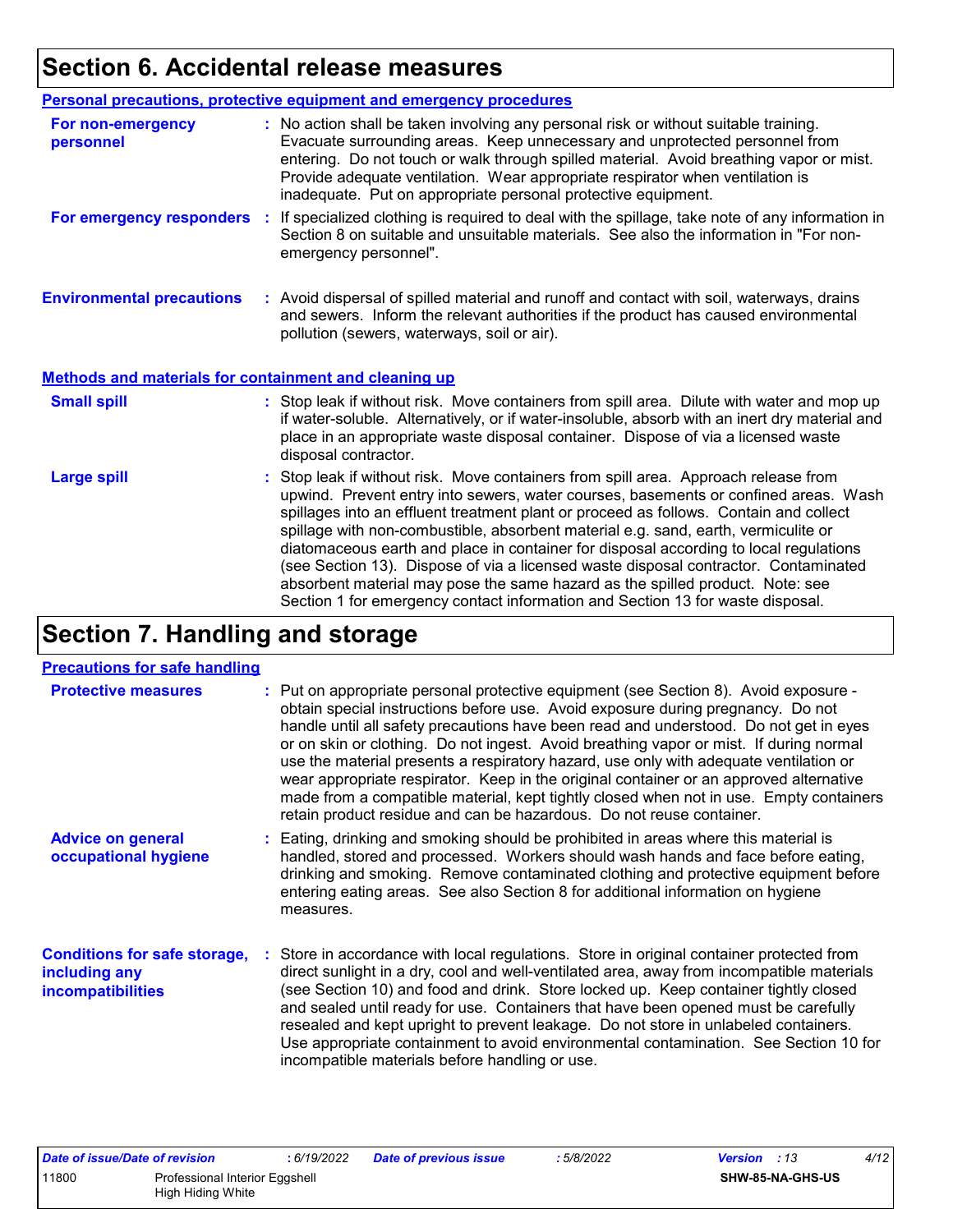## **Section 8. Exposure controls/personal protection**

#### **Control parameters**

**Occupational exposure limits (OSHA United States)**

| <b>Ingredient name</b>                    | CAS#       | <b>Exposure limits</b>                                                                                                                                                                                                                                                                                                     |
|-------------------------------------------|------------|----------------------------------------------------------------------------------------------------------------------------------------------------------------------------------------------------------------------------------------------------------------------------------------------------------------------------|
| <b>Titanium Dioxide</b>                   | 13463-67-7 | ACGIH TLV (United States, 1/2021).<br>TWA: 10 mg/m <sup>3</sup> 8 hours.<br>OSHA PEL (United States, 5/2018).<br>TWA: 15 mg/m <sup>3</sup> 8 hours. Form: Total dust                                                                                                                                                       |
| Heavy Paraffinic Oil                      | 64742-65-0 | ACGIH TLV (United States, 1/2021).<br>TWA: 5 mg/m <sup>3</sup> 8 hours. Form: Inhalable<br>fraction<br>OSHA PEL (United States, 5/2018).<br>TWA: 5 mg/m <sup>3</sup> 8 hours.<br>NIOSH REL (United States, 10/2020).<br>TWA: 5 mg/m <sup>3</sup> 10 hours. Form: Mist<br>STEL: 10 mg/m <sup>3</sup> 15 minutes. Form: Mist |
| 2-Ethyl-2-(hydroxymethyl)-1,3-propanediol | 77-99-6    | None.                                                                                                                                                                                                                                                                                                                      |

#### **Occupational exposure limits (Canada)**

| <b>Ingredient name</b> | CAS#       | <b>Exposure limits</b>                                                                                                                                                                                                                                                                                                                                                                                                                                                                                                                                                                                       |
|------------------------|------------|--------------------------------------------------------------------------------------------------------------------------------------------------------------------------------------------------------------------------------------------------------------------------------------------------------------------------------------------------------------------------------------------------------------------------------------------------------------------------------------------------------------------------------------------------------------------------------------------------------------|
| Titanium dioxide       | 13463-67-7 | <b>CA British Columbia Provincial (Canada,</b><br>$6/2021$ ).<br>TWA: 10 mg/m <sup>3</sup> 8 hours. Form: Total dust<br>TWA: 3 mg/m <sup>3</sup> 8 hours. Form: respirable<br>fraction<br>CA Quebec Provincial (Canada, 6/2021).<br>TWAEV: 10 mg/m <sup>3</sup> 8 hours. Form: Total dust.<br>CA Alberta Provincial (Canada, 6/2018).<br>8 hrs OEL: 10 mg/m <sup>3</sup> 8 hours.<br>CA Ontario Provincial (Canada, 6/2019).<br>TWA: 10 mg/m <sup>3</sup> 8 hours.<br><b>CA Saskatchewan Provincial (Canada,</b><br>7/2013).<br>STEL: 20 mg/m <sup>3</sup> 15 minutes.<br>TWA: 10 mg/m <sup>3</sup> 8 hours. |

#### **Occupational exposure limits (Mexico)**

|       | CAS# | <b>Exposure limits</b> |
|-------|------|------------------------|
| None. |      |                        |

| <b>Appropriate engineering</b><br>controls |  | : If user operations generate dust, fumes, gas, vapor or mist, use process enclosures,<br>local exhaust ventilation or other engineering controls to keep worker exposure to<br>airborne contaminants below any recommended or statutory limits.                                                                                                                                                  |
|--------------------------------------------|--|---------------------------------------------------------------------------------------------------------------------------------------------------------------------------------------------------------------------------------------------------------------------------------------------------------------------------------------------------------------------------------------------------|
| <b>Environmental exposure</b><br>controls  |  | : Emissions from ventilation or work process equipment should be checked to ensure<br>they comply with the requirements of environmental protection legislation. In some<br>cases, fume scrubbers, filters or engineering modifications to the process equipment<br>will be necessary to reduce emissions to acceptable levels.                                                                   |
| <b>Individual protection measures</b>      |  |                                                                                                                                                                                                                                                                                                                                                                                                   |
| <b>Hygiene measures</b>                    |  | : Wash hands, forearms and face thoroughly after handling chemical products, before<br>eating, smoking and using the lavatory and at the end of the working period.<br>Appropriate techniques should be used to remove potentially contaminated clothing.<br>Wash contaminated clothing before reusing. Ensure that eyewash stations and safety<br>showers are close to the workstation location. |

| Date of issue/Date of revision |                                                     | : 6/19/2022 | <b>Date of previous issue</b> | : 5/8/2022 | <b>Version</b> : 13 |                         | 5/12 |
|--------------------------------|-----------------------------------------------------|-------------|-------------------------------|------------|---------------------|-------------------------|------|
| 11800                          | Professional Interior Eggshell<br>High Hiding White |             |                               |            |                     | <b>SHW-85-NA-GHS-US</b> |      |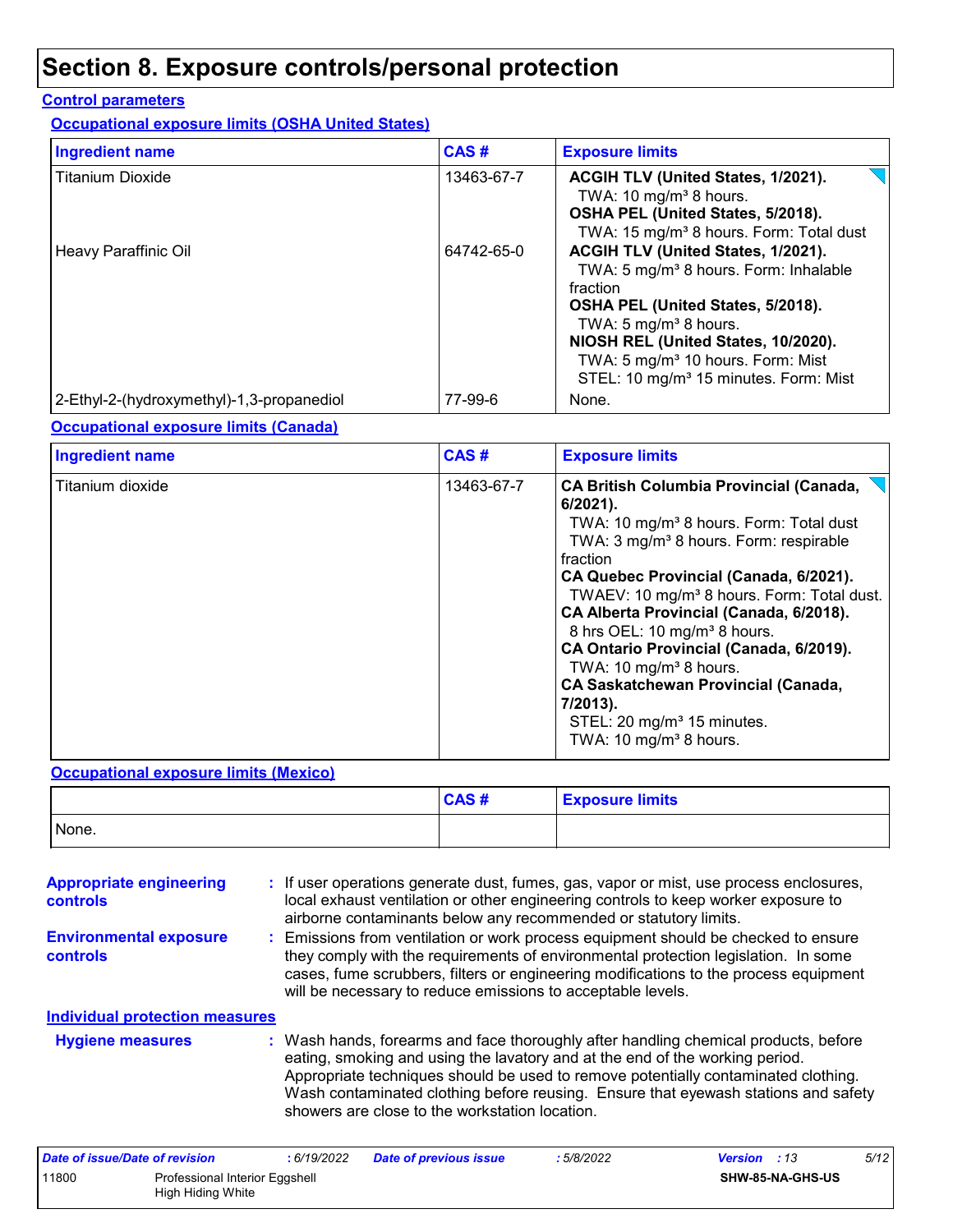## **Section 8. Exposure controls/personal protection**

| <b>Eye/face protection</b>    | : Safety eyewear complying with an approved standard should be used when a risk<br>assessment indicates this is necessary to avoid exposure to liquid splashes, mists,<br>gases or dusts. If contact is possible, the following protection should be worn, unless<br>the assessment indicates a higher degree of protection: safety glasses with side-<br>shields.                                                                                                                                                                                                                                                     |
|-------------------------------|------------------------------------------------------------------------------------------------------------------------------------------------------------------------------------------------------------------------------------------------------------------------------------------------------------------------------------------------------------------------------------------------------------------------------------------------------------------------------------------------------------------------------------------------------------------------------------------------------------------------|
| <b>Skin protection</b>        |                                                                                                                                                                                                                                                                                                                                                                                                                                                                                                                                                                                                                        |
| <b>Hand protection</b>        | : Chemical-resistant, impervious gloves complying with an approved standard should be<br>worn at all times when handling chemical products if a risk assessment indicates this is<br>necessary. Considering the parameters specified by the glove manufacturer, check<br>during use that the gloves are still retaining their protective properties. It should be<br>noted that the time to breakthrough for any glove material may be different for different<br>glove manufacturers. In the case of mixtures, consisting of several substances, the<br>protection time of the gloves cannot be accurately estimated. |
| <b>Body protection</b>        | : Personal protective equipment for the body should be selected based on the task being<br>performed and the risks involved and should be approved by a specialist before<br>handling this product.                                                                                                                                                                                                                                                                                                                                                                                                                    |
| <b>Other skin protection</b>  | : Appropriate footwear and any additional skin protection measures should be selected<br>based on the task being performed and the risks involved and should be approved by a<br>specialist before handling this product.                                                                                                                                                                                                                                                                                                                                                                                              |
| <b>Respiratory protection</b> | Based on the hazard and potential for exposure, select a respirator that meets the<br>appropriate standard or certification. Respirators must be used according to a<br>respiratory protection program to ensure proper fitting, training, and other important<br>aspects of use.                                                                                                                                                                                                                                                                                                                                      |

## **Section 9. Physical and chemical properties**

The conditions of measurement of all properties are at standard temperature and pressure unless otherwise indicated.

| <b>Appearance</b> |
|-------------------|
|-------------------|

| <u>Appourance</u>                                                 |                                                                |
|-------------------------------------------------------------------|----------------------------------------------------------------|
| <b>Physical state</b>                                             | $:$ Liquid.                                                    |
| <b>Color</b>                                                      | $:$ Not available.                                             |
| Odor                                                              | : Not available.                                               |
| <b>Odor threshold</b>                                             | : Not available.                                               |
| pH                                                                | $\mathbf{.}9$                                                  |
| <b>Melting point/freezing point</b>                               | : Not available.                                               |
| <b>Boiling point, initial boiling</b><br>point, and boiling range | : $100^{\circ}$ C (212 $^{\circ}$ F)                           |
| <b>Flash point</b>                                                | : Closed cup: Not applicable.                                  |
| <b>Evaporation rate</b>                                           | $\therefore$ 0.09 (butyl acetate = 1)                          |
| <b>Flammability</b>                                               | : Not available.                                               |
| Lower and upper explosion<br>limit/flammability limit             | : Not available.                                               |
| <b>Vapor pressure</b>                                             | : $2.3$ kPa (17.5 mm Hg)                                       |
| <b>Relative vapor density</b>                                     | : 1 [Air = 1]                                                  |
| <b>Relative density</b>                                           | : 1.25                                                         |
| <b>Solubility</b>                                                 | : Not available.                                               |
| <b>Partition coefficient: n-</b><br>octanol/water                 | : Not applicable.                                              |
| <b>Auto-ignition temperature</b>                                  | : Not available.                                               |
| <b>Decomposition temperature</b>                                  | : Not available.                                               |
| <b>Viscosity</b>                                                  | Kinematic (40°C (104°F)): >20.5 mm <sup>2</sup> /s (>20.5 cSt) |
|                                                                   |                                                                |

| Date of issue/Date of revision |                                                     | : 6/19/2022 | Date of previous issue | : 5/8/2022 | 6/12<br><b>Version</b> : 13 |
|--------------------------------|-----------------------------------------------------|-------------|------------------------|------------|-----------------------------|
| 11800                          | Professional Interior Eggshell<br>High Hiding White |             |                        |            | <b>SHW-85-NA-GHS-US</b>     |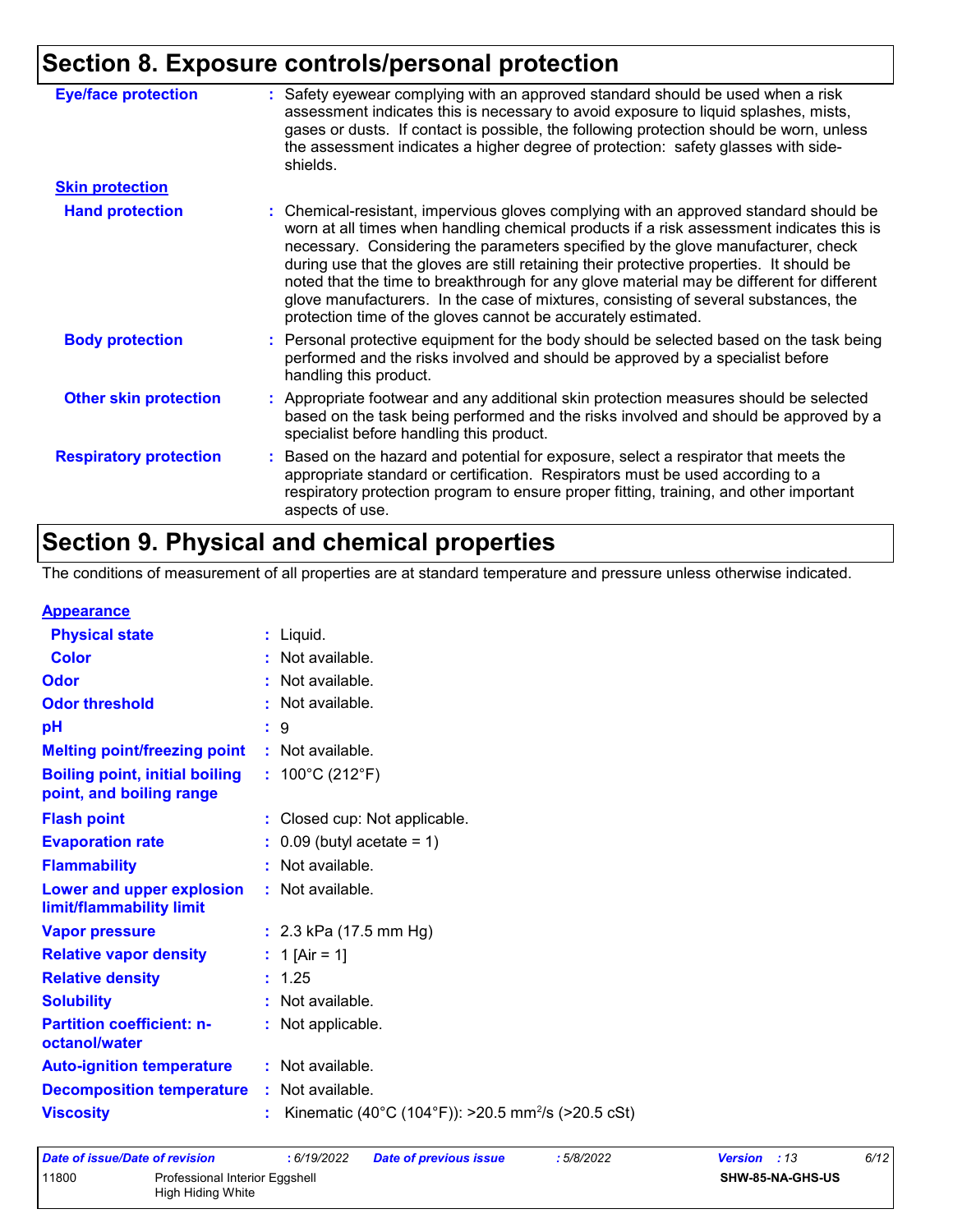| Section 9. Physical and chemical properties         |                                                                                              |  |  |  |  |  |
|-----------------------------------------------------|----------------------------------------------------------------------------------------------|--|--|--|--|--|
| <b>Molecular weight</b>                             | : Not applicable.                                                                            |  |  |  |  |  |
| <b>Aerosol product</b>                              |                                                                                              |  |  |  |  |  |
| <b>Heat of combustion</b>                           | $: 0.621$ kJ/g                                                                               |  |  |  |  |  |
| Section 10. Stability and reactivity                |                                                                                              |  |  |  |  |  |
| <b>Reactivity</b>                                   | : No specific test data related to reactivity available for this product or its ingredients. |  |  |  |  |  |
| <b>Chemical stability</b>                           | : The product is stable.                                                                     |  |  |  |  |  |
| <b>Possibility of hazardous</b><br><b>reactions</b> | : Under normal conditions of storage and use, hazardous reactions will not occur.            |  |  |  |  |  |
| <b>Conditions to avoid</b>                          | : No specific data.                                                                          |  |  |  |  |  |
| <b>Incompatible materials</b>                       | : No specific data.                                                                          |  |  |  |  |  |
| <b>Hazardous decomposition</b>                      | : Under normal conditions of storage and use, hazardous decomposition products should        |  |  |  |  |  |

**products**

Under normal conditions of storage and use, hazardous decomposition products should **:** not be produced.

## **Section 11. Toxicological information**

#### **Information on toxicological effects**

| <b>Acute toxicity</b> |  |
|-----------------------|--|
|                       |  |

| <b>Product/ingredient name</b>                    | <b>Result</b>             | <b>Species</b> | <b>Dose</b>                | <b>Exposure</b> |
|---------------------------------------------------|---------------------------|----------------|----------------------------|-----------------|
| Heavy Paraffinic Oil                              | LD50 Dermal<br>ILD50 Oral | Rabbit<br>Rat  | >5000 mg/kg<br>>5000 mg/kg |                 |
| 2-Ethyl-2-(hydroxymethyl)<br>$ -1,3$ -propanediol | ILD50 Oral                | Rat            | 14000 mg/kg                |                 |

**Irritation/Corrosion**

| <b>Product/ingredient name</b> | Result               | <b>Species</b> | <b>Score</b> | <b>Exposure</b> | <b>Observation</b> |
|--------------------------------|----------------------|----------------|--------------|-----------------|--------------------|
| <b>Titanium Dioxide</b>        | Skin - Mild irritant | Human          |              | 72 hours 300    |                    |
|                                |                      |                |              | lug.            |                    |

#### **Sensitization**

Not available.

#### **Mutagenicity**

Not available.

#### **Carcinogenicity**

Not available.

#### **Classification**

| <b>Product/ingredient name</b> | <b>OSHA</b> | <b>IARC</b> | <b>NTP</b> |
|--------------------------------|-------------|-------------|------------|
| Titanium Dioxide               |             | 2B          |            |

#### **Reproductive toxicity**

Not available.

#### **Teratogenicity**

Not available.

| Date of issue/Date of revision |                                | : 6/19/2022 | <b>Date of previous issue</b> | 5/8/2022 | <b>Version</b> : 13     | 7/12 |
|--------------------------------|--------------------------------|-------------|-------------------------------|----------|-------------------------|------|
| 11800                          | Professional Interior Eggshell |             |                               |          | <b>SHW-85-NA-GHS-US</b> |      |
|                                | High Hiding White              |             |                               |          |                         |      |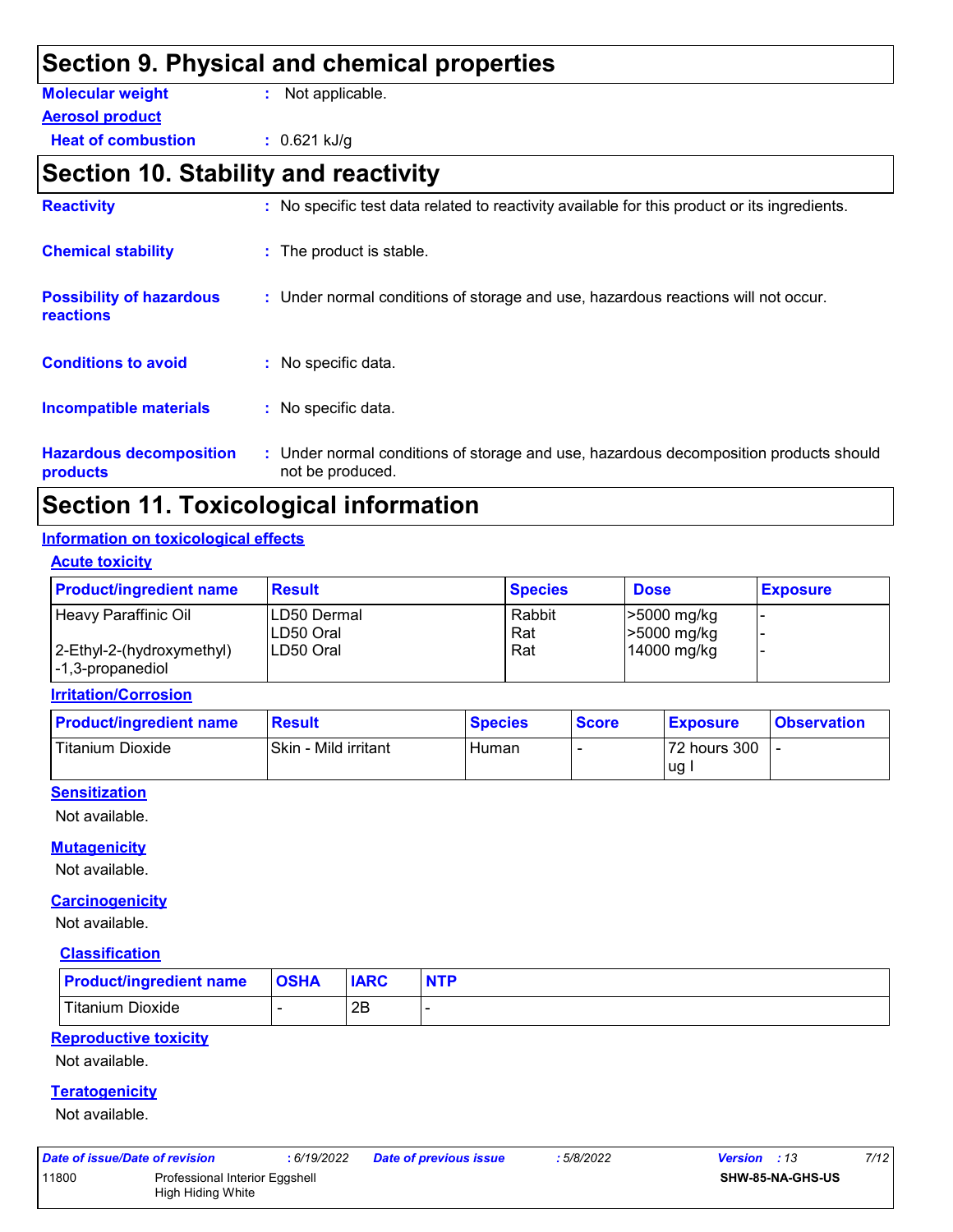## **Section 11. Toxicological information**

#### **Specific target organ toxicity (single exposure)**

Not available.

#### **Specific target organ toxicity (repeated exposure)**

High Hiding White

Not available.

#### **Aspiration hazard**

| <b>Name</b>          | <b>Result</b>                             |
|----------------------|-------------------------------------------|
| Heavy Paraffinic Oil | ASPIRATION HAZARD - Category <sup>1</sup> |

| <b>Information on the likely</b> : Not available.<br>routes of exposure |                                                     |
|-------------------------------------------------------------------------|-----------------------------------------------------|
| <b>Potential acute health effects</b>                                   |                                                     |
| <b>Eye contact</b>                                                      | : No known significant effects or critical hazards. |
| <b>Inhalation</b>                                                       | : No known significant effects or critical hazards. |
| <b>Skin contact</b>                                                     | : No known significant effects or critical hazards. |
| <b>Ingestion</b>                                                        | : No known significant effects or critical hazards. |

#### **Symptoms related to the physical, chemical and toxicological characteristics**

| Eye contact         | : No specific data.                                                                                                         |
|---------------------|-----------------------------------------------------------------------------------------------------------------------------|
| <b>Inhalation</b>   | : Adverse symptoms may include the following:<br>reduced fetal weight<br>increase in fetal deaths<br>skeletal malformations |
| <b>Skin contact</b> | : Adverse symptoms may include the following:<br>reduced fetal weight<br>increase in fetal deaths<br>skeletal malformations |
| <b>Ingestion</b>    | : Adverse symptoms may include the following:<br>reduced fetal weight<br>increase in fetal deaths<br>skeletal malformations |

|                                              | Delayed and immediate effects and also chronic effects from short and long term exposure    |                             |
|----------------------------------------------|---------------------------------------------------------------------------------------------|-----------------------------|
| <b>Short term exposure</b>                   |                                                                                             |                             |
| <b>Potential immediate</b><br><b>effects</b> | $:$ Not available.                                                                          |                             |
| <b>Potential delayed effects</b>             | $:$ Not available.                                                                          |                             |
| Long term exposure                           |                                                                                             |                             |
| <b>Potential immediate</b><br><b>effects</b> | : Not available.                                                                            |                             |
| Potential delayed effects : Not available.   |                                                                                             |                             |
| <b>Potential chronic health effects</b>      |                                                                                             |                             |
| Not available.                               |                                                                                             |                             |
| <b>General</b>                               | : No known significant effects or critical hazards.                                         |                             |
| <b>Carcinogenicity</b>                       | : Suspected of causing cancer. Risk of cancer depends on duration and level of<br>exposure. |                             |
| <b>Mutagenicity</b>                          | : No known significant effects or critical hazards.                                         |                             |
| <b>Teratogenicity</b>                        | : Suspected of damaging the unborn child.                                                   |                             |
| Date of issue/Date of revision               | : 6/19/2022<br><b>Date of previous issue</b><br>:5/8/2022                                   | 8/12<br><b>Version</b> : 13 |
| 11800<br>Professional Interior Eggshell      |                                                                                             | SHW-85-NA-GHS-US            |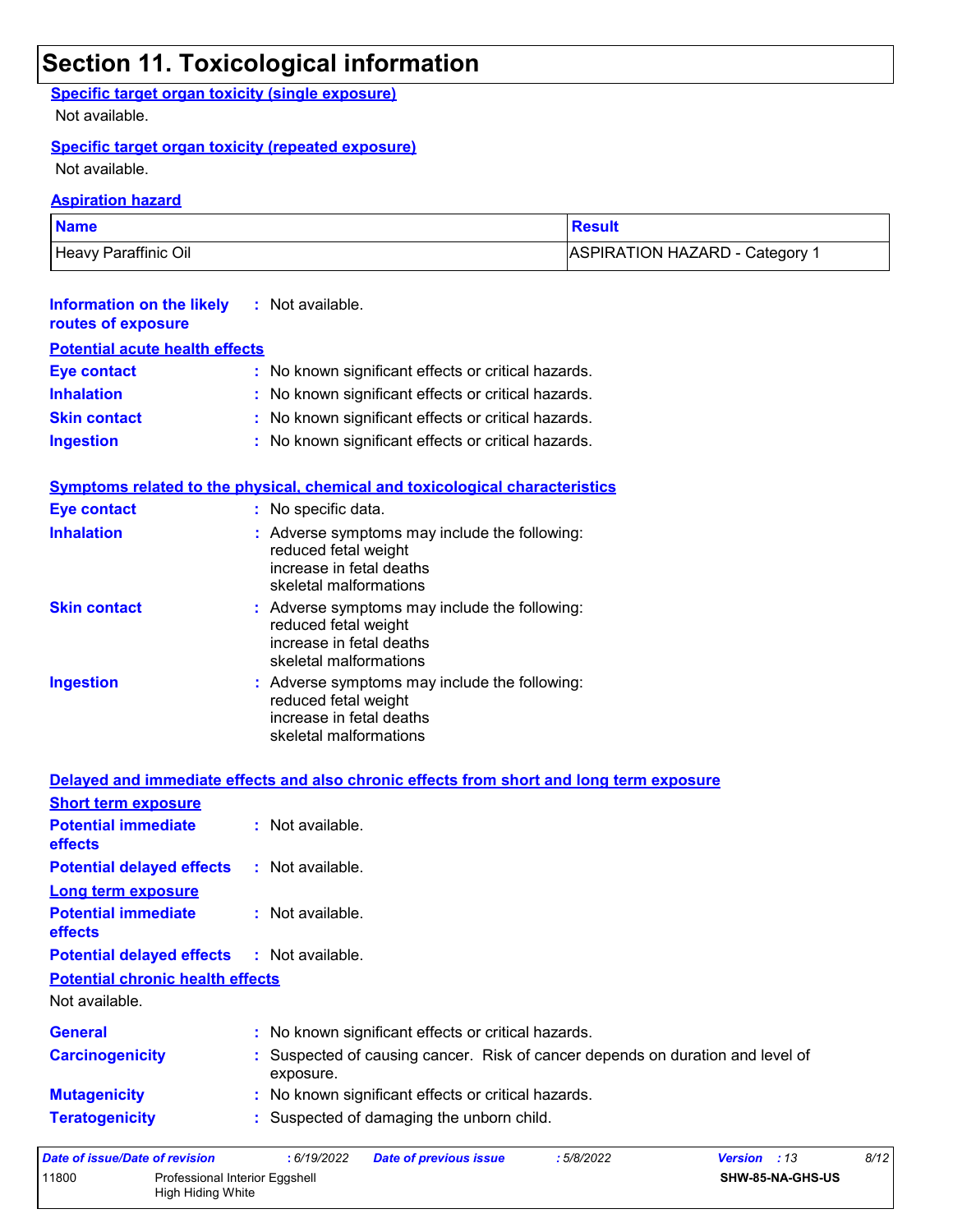## **Section 11. Toxicological information**

**Developmental effects :** No known significant effects or critical hazards.

**Fertility effects** : Suspected of damaging fertility.

**Numerical measures of toxicity** Not available. **Acute toxicity estimates**

## **Section 12. Ecological information**

#### **Toxicity**

| <b>Product/ingredient name</b>                                    | <b>Result</b>                                                                 | <b>Species</b>                                                 | <b>Exposure</b>          |
|-------------------------------------------------------------------|-------------------------------------------------------------------------------|----------------------------------------------------------------|--------------------------|
| Titanium Dioxide<br>2-Ethyl-2-(hydroxymethyl)<br>-1,3-propanediol | Acute LC50 >1000000 µg/l Marine water<br>Acute EC50 13000000 µg/l Fresh water | <b>Fish - Fundulus heteroclitus</b><br>Daphnia - Daphnia magna | l 96 hours<br>l 48 hours |
|                                                                   | Acute LC50 14400000 µg/l Marine water                                         | <b>Fish - Cyprinodon variegatus</b>                            | 96 hours                 |

#### **Persistence and degradability**

Not available.

#### **Bioaccumulative potential**

| <b>Product/ingredient name</b>                                        | LogP <sub>ow</sub> | <b>BCF</b> | <b>Potential</b> |
|-----------------------------------------------------------------------|--------------------|------------|------------------|
| 2-Ethyl-2-(hydroxymethyl)<br>$\left  -1, 3\text{-propanediol}\right $ | -                  |            | low              |

#### **Mobility in soil**

**Soil/water partition coefficient (KOC)**

**:** Not available.

**Other adverse effects :** No known significant effects or critical hazards.

## **Section 13. Disposal considerations**

The generation of waste should be avoided or minimized wherever possible. Disposal of this product, solutions and any by-products should at all times comply with the requirements of environmental protection and waste disposal legislation and any regional local authority requirements. Dispose of surplus and non-recyclable products via a licensed waste disposal contractor. Waste should not be disposed of untreated to the sewer unless fully compliant with the requirements of all authorities with jurisdiction. Waste packaging should be recycled. Incineration or landfill should only be considered when recycling is not feasible. This material and its container must be disposed of in a safe way. Care should be taken when handling emptied containers that have not been cleaned or rinsed out. Empty containers or liners may retain some product residues. Avoid dispersal of spilled material and runoff and contact with soil, waterways, drains and sewers. **Disposal methods :**

| Date of issue/Date of revision |                                | : 6/19/2022 | Date of previous issue | : 5/8/2022 | <b>Version</b> : 13     | 9/12 |
|--------------------------------|--------------------------------|-------------|------------------------|------------|-------------------------|------|
| 11800                          | Professional Interior Eggshell |             |                        |            | <b>SHW-85-NA-GHS-US</b> |      |
|                                | High Hiding White              |             |                        |            |                         |      |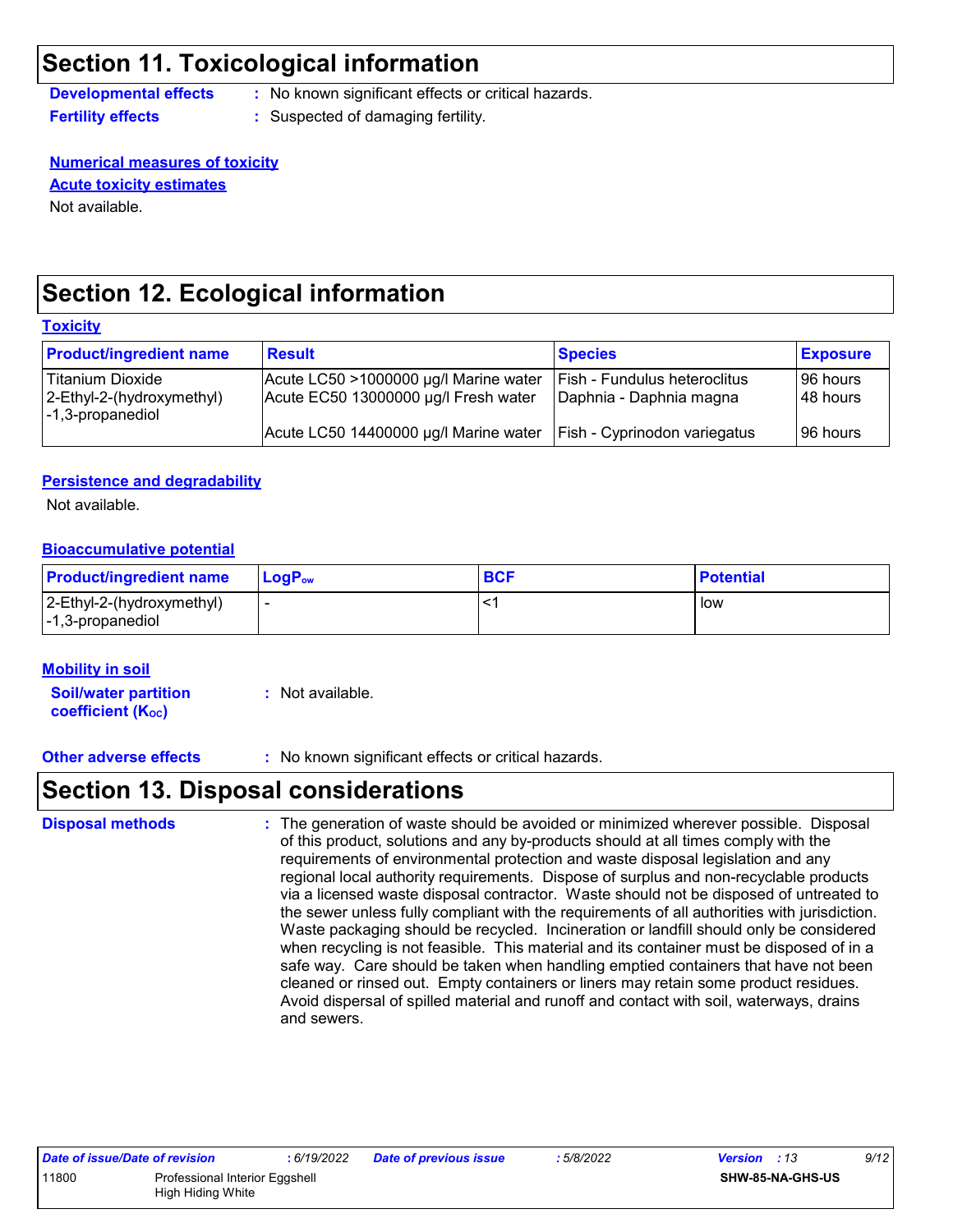### **Section 14. Transport information**

|                                                                                                   | <b>DOT</b><br><b>Classification</b> | <b>TDG</b><br><b>Classification</b>                            | <b>Mexico</b><br><b>Classification</b> | <b>IATA</b>                                                                                                                                                                                                                                                                                                                                                                                                                                                                                                                                                                                                       | <b>IMDG</b>    |
|---------------------------------------------------------------------------------------------------|-------------------------------------|----------------------------------------------------------------|----------------------------------------|-------------------------------------------------------------------------------------------------------------------------------------------------------------------------------------------------------------------------------------------------------------------------------------------------------------------------------------------------------------------------------------------------------------------------------------------------------------------------------------------------------------------------------------------------------------------------------------------------------------------|----------------|
| <b>UN number</b>                                                                                  | Not regulated.                      | Not regulated.                                                 | Not regulated.                         | Not regulated.                                                                                                                                                                                                                                                                                                                                                                                                                                                                                                                                                                                                    | Not regulated. |
| <b>UN proper</b><br>shipping name                                                                 |                                     |                                                                |                                        |                                                                                                                                                                                                                                                                                                                                                                                                                                                                                                                                                                                                                   |                |
| <b>Transport</b><br>hazard class(es)                                                              |                                     |                                                                |                                        |                                                                                                                                                                                                                                                                                                                                                                                                                                                                                                                                                                                                                   |                |
| <b>Packing group</b>                                                                              |                                     |                                                                |                                        |                                                                                                                                                                                                                                                                                                                                                                                                                                                                                                                                                                                                                   |                |
| <b>Environmental</b><br>hazards                                                                   | No.                                 | No.                                                            | No.                                    | No.                                                                                                                                                                                                                                                                                                                                                                                                                                                                                                                                                                                                               | No.            |
| <b>Additional</b><br><b>information</b>                                                           |                                     |                                                                |                                        |                                                                                                                                                                                                                                                                                                                                                                                                                                                                                                                                                                                                                   |                |
| <b>Special precautions for user :</b><br><b>Transport in bulk according</b><br>to IMO instruments | : Not available.                    | substances and on all actions in case of emergency situations. |                                        | Multi-modal shipping descriptions are provided for informational purposes and do not<br>consider container sizes. The presence of a shipping description for a particular<br>mode of transport (sea, air, etc.), does not indicate that the product is packaged<br>suitably for that mode of transport. All packaging must be reviewed for suitability<br>prior to shipment, and compliance with the applicable regulations is the sole<br>responsibility of the person offering the product for transport. People loading and<br>unloading dangerous goods must be trained on all of the risks deriving from the |                |

## **Section 15. Regulatory information**

**TSCA 5(a)2 proposed significant new use rules**: 2-Methyl-4-isothiazolin-3-one; 5-Chloro-2-methylisothiazolinone

#### **SARA 313**

SARA 313 (40 CFR 372.45) supplier notification can be found on the Environmental Data Sheet.

#### **California Prop. 65**

WARNING: This product contains chemicals known to the State of California to cause cancer and birth defects or other reproductive harm.

| <b>International regulations</b> |                                                |                                                              |            |           |      |
|----------------------------------|------------------------------------------------|--------------------------------------------------------------|------------|-----------|------|
| <b>International lists</b>       |                                                | Australia inventory (AIIC): Not determined.                  |            |           |      |
|                                  |                                                | China inventory (IECSC): Not determined.                     |            |           |      |
|                                  |                                                | Japan inventory (CSCL): Not determined.                      |            |           |      |
|                                  |                                                | Japan inventory (ISHL): Not determined.                      |            |           |      |
|                                  |                                                | Korea inventory (KECI): Not determined.                      |            |           |      |
|                                  |                                                | New Zealand Inventory of Chemicals (NZIoC): Not determined.  |            |           |      |
|                                  | Philippines inventory (PICCS): Not determined. |                                                              |            |           |      |
|                                  |                                                | Taiwan Chemical Substances Inventory (TCSI): Not determined. |            |           |      |
| Data af ianua/Data af raviaian   | .6/10/2022                                     | Dota of province inque                                       | . 5/0/0000 | Uarian 12 | 10/1 |

| Date of issue/Date of revision |                                                     | : 6/19/2022 | Date of previous issue | : 5/8/2022 | <b>Version</b> : 13 |                         | 10/12 |
|--------------------------------|-----------------------------------------------------|-------------|------------------------|------------|---------------------|-------------------------|-------|
| 11800                          | Professional Interior Eggshell<br>High Hiding White |             |                        |            |                     | <b>SHW-85-NA-GHS-US</b> |       |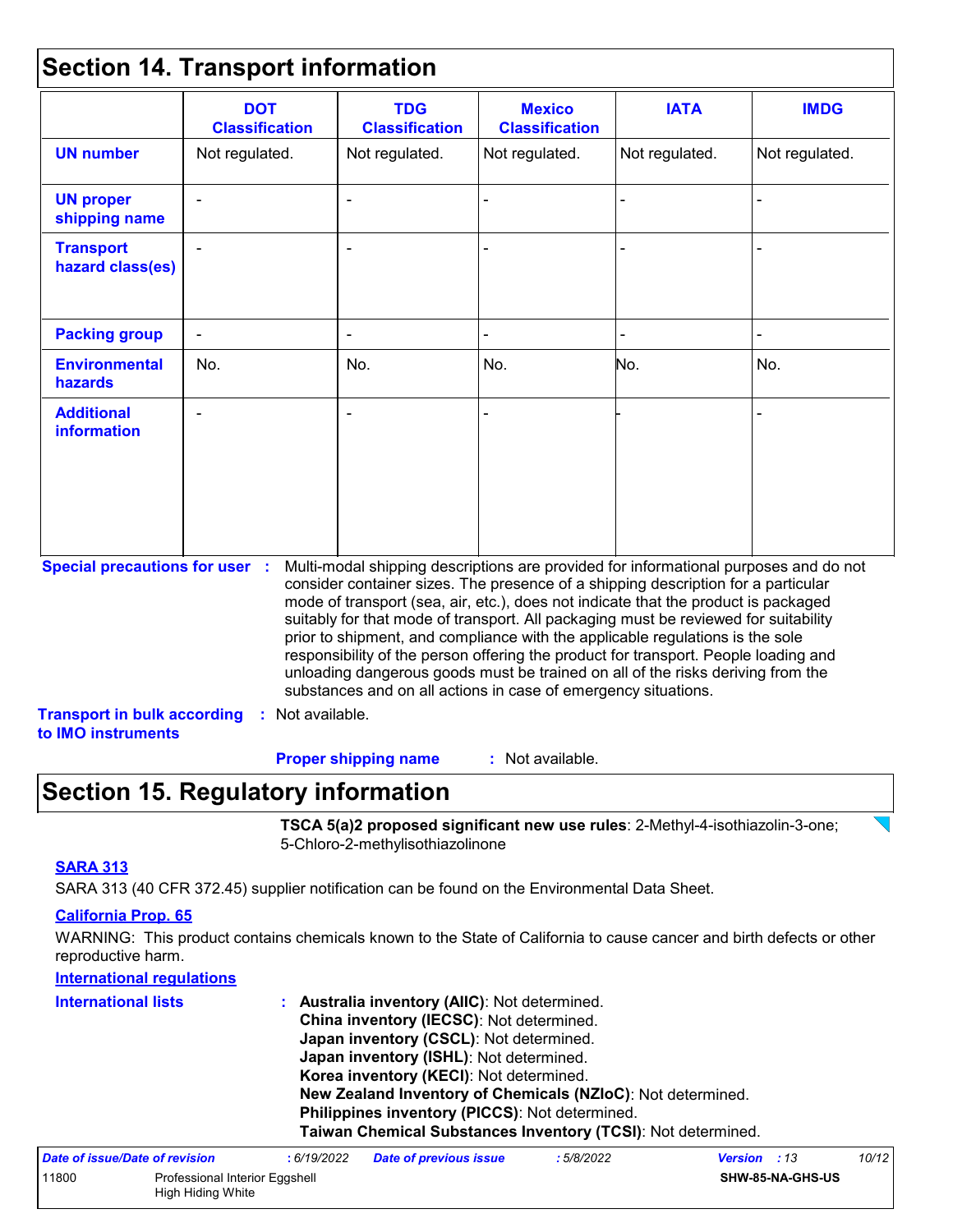### **Section 15. Regulatory information**

**Thailand inventory**: Not determined. **Turkey inventory**: Not determined. **Vietnam inventory**: Not determined.

### **Section 16. Other information**

#### **Hazardous Material Information System (U.S.A.)**



**The customer is responsible for determining the PPE code for this material. For more information on HMIS® Personal Protective Equipment (PPE) codes, consult the HMIS® Implementation Manual.**

**Caution: HMIS® ratings are based on a 0-4 rating scale, with 0 representing minimal hazards or risks, and 4 representing significant hazards or risks. Although HMIS® ratings and the associated label are not required on SDSs or products leaving a facility under 29 CFR 1910.1200, the preparer may choose to provide them. HMIS® ratings are to be used with a fully implemented HMIS® program. HMIS® is a registered trademark and service mark of the American Coatings Association, Inc.**

**Procedure used to derive the classification**

|                                                                           |  | <b>Classification</b>                                                                                                                                                                                                                                                                                                                                                                                                                                                                                                                                                                                                 | <b>Justification</b>                     |  |  |
|---------------------------------------------------------------------------|--|-----------------------------------------------------------------------------------------------------------------------------------------------------------------------------------------------------------------------------------------------------------------------------------------------------------------------------------------------------------------------------------------------------------------------------------------------------------------------------------------------------------------------------------------------------------------------------------------------------------------------|------------------------------------------|--|--|
| CARCINOGENICITY - Category 2<br><b>TOXIC TO REPRODUCTION - Category 2</b> |  |                                                                                                                                                                                                                                                                                                                                                                                                                                                                                                                                                                                                                       | Calculation method<br>Calculation method |  |  |
| <b>History</b>                                                            |  |                                                                                                                                                                                                                                                                                                                                                                                                                                                                                                                                                                                                                       |                                          |  |  |
| <b>Date of printing</b>                                                   |  | : 6/19/2022                                                                                                                                                                                                                                                                                                                                                                                                                                                                                                                                                                                                           |                                          |  |  |
| Date of issue/Date of<br>revision                                         |  | : 6/19/2022                                                                                                                                                                                                                                                                                                                                                                                                                                                                                                                                                                                                           |                                          |  |  |
| Date of previous issue                                                    |  | : 5/8/2022                                                                                                                                                                                                                                                                                                                                                                                                                                                                                                                                                                                                            |                                          |  |  |
| <b>Version</b>                                                            |  | : 13                                                                                                                                                                                                                                                                                                                                                                                                                                                                                                                                                                                                                  |                                          |  |  |
| <b>Key to abbreviations</b>                                               |  | $\therefore$ ATE = Acute Toxicity Estimate<br>BCF = Bioconcentration Factor<br>GHS = Globally Harmonized System of Classification and Labelling of Chemicals<br>IATA = International Air Transport Association<br>IBC = Intermediate Bulk Container<br><b>IMDG = International Maritime Dangerous Goods</b><br>LogPow = logarithm of the octanol/water partition coefficient<br>MARPOL = International Convention for the Prevention of Pollution From Ships, 1973<br>as modified by the Protocol of 1978. ("Marpol" = marine pollution)<br>$N/A = Not available$<br>SGG = Segregation Group<br>$UN = United Nations$ |                                          |  |  |

**Indicates information that has changed from previously issued version.**

#### **Notice to reader**

**It is recommended that each customer or recipient of this Safety Data Sheet (SDS) study it carefully and consult resources, as necessary or appropriate, to become aware of and understand the data contained in this SDS and any hazards associated with the product. This information is provided in good faith and believed to be accurate as of the effective date herein. However, no warranty, express or implied, is given. The information presented here applies only to the product as shipped. The addition of any material can change the composition, hazards and risks of the product. Products shall not be repackaged, modified, or tinted except as specifically instructed by the manufacturer, including but not limited to the incorporation of products not specified by the manufacturer, or the use or addition of products in proportions not specified by the manufacturer. Regulatory requirements are subject to change and may differ between various locations and jurisdictions. The customer/buyer/user is** 

| Date of issue/Date of revision |                                                     | : 6/19/2022 | Date of previous issue | : 5/8/2022 | <b>Version</b> : 13 |                         | 11/12 |
|--------------------------------|-----------------------------------------------------|-------------|------------------------|------------|---------------------|-------------------------|-------|
| 11800                          | Professional Interior Eggshell<br>High Hiding White |             |                        |            |                     | <b>SHW-85-NA-GHS-US</b> |       |